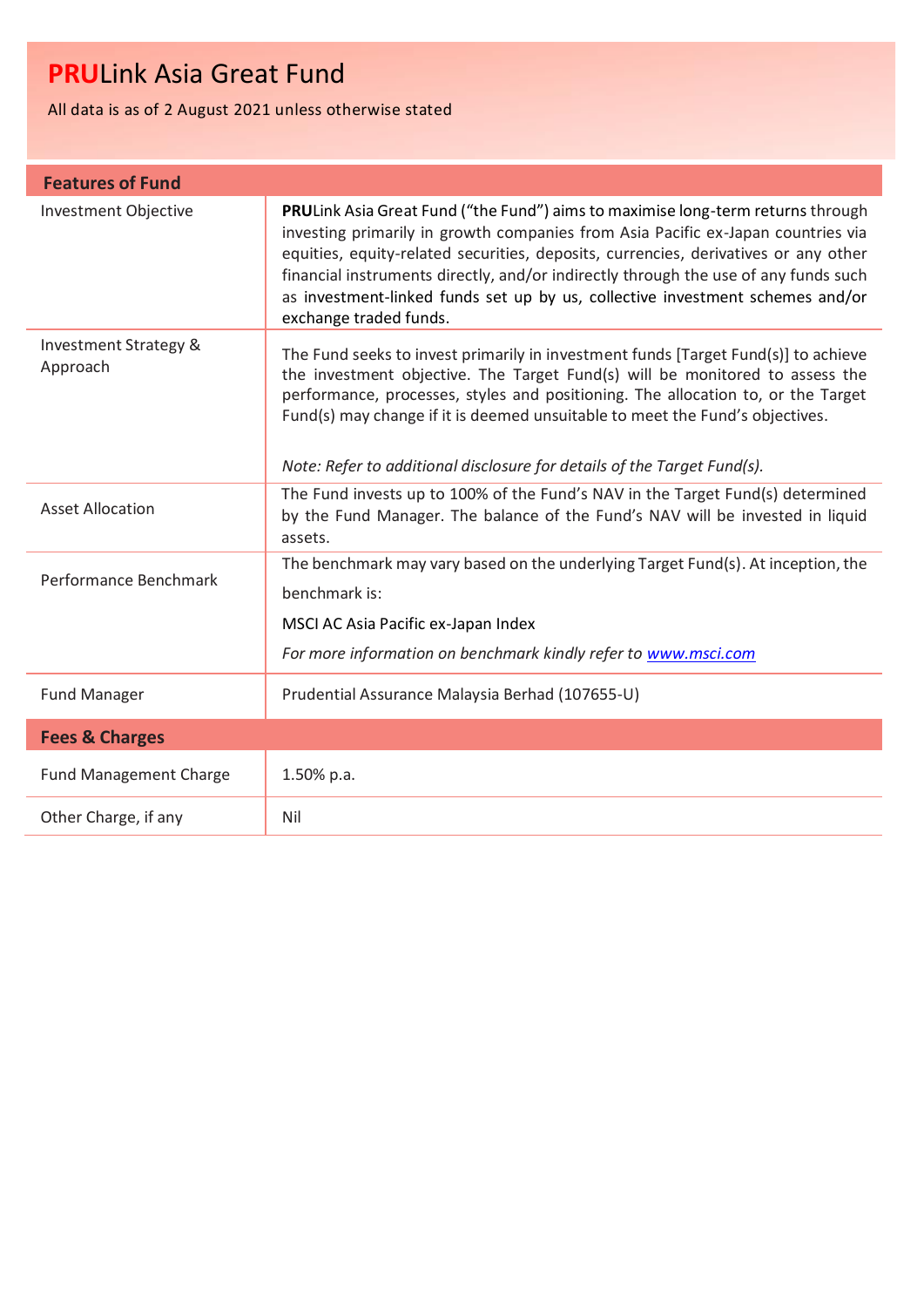All data is as of 2 August 2021 unless otherwise stated

### **Fund Performance**

**PRU**Link Asia Great Fund is a new fund. There is no historical performance yet.

**Notice: Past performance is not an indication of its future performance. This is strictly the performance of the investment / underlying funds, and not the returns earned on the actual premiums paid of the investment-linked insurance product.**

**Basis of calculation of past performance:**



## **Additional disclosure for PRULink Asia Great Fund**

At inception, the Fund will invest into JPMorgan Funds – Greater China Fund A (acc) - USD ("Target Fund") which is managed by JPMorgan Asset Management (Europe) S.à r.l.

The Target Fund aims to provide long-term capital growth by investing at least 67% of its total assets in the equity securities (e.g. shares) of companies from the People's Republic of China, Hong Kong and Taiwan ("Greater China").The Target Fund may invest in small capitalisation companies and have significant positions in specific sectors or markets from time to time.

The Target Fund may invest up to 40% of its assets in China A-Shares: up to 20% directly through the China-Hong Kong Stock Connect Programmes and the RQFII and QFII programmes, and up to 20% indirectly by means of participation notes.

The fund performance for the underlying JPMorgan Funds – Greater China Fund A (acc) - USD as at 31 December 2020 is as follows:

| Year                      | 2020 | 2019  | 2018     | 2017  | 2016    | 2015    | 2014 | 2013  | 2012  | 2011     |
|---------------------------|------|-------|----------|-------|---------|---------|------|-------|-------|----------|
| <b>Net</b><br>Performance | 58%  | 42.7% | $-23.8%$ | 55.8% | $-1.4%$ | $-5.2%$ | 6.1% | 13.2% | 25.3% | $-23.2%$ |

 *Note: The above return is for the Target Fund which is denominated in USD.*

*Source: J.P.Morgan Asset Management as of 31 December 2020*

Management fees may be charged at the Fund and/or Target Fund(s) level. Please note that you will be charged a maximum of 1.50% p.a., being the combined annual fund management charge at the Fund and Target Fund(s) levels.

Target Fund(s) with investment strategies to invest in Exchange Traded Funds ("ETF") or other Collective Investment Schemes may incur additional expenses at the Target Fund(s) level which is taken as part of the investment strategy considerations to deliver the fund performance.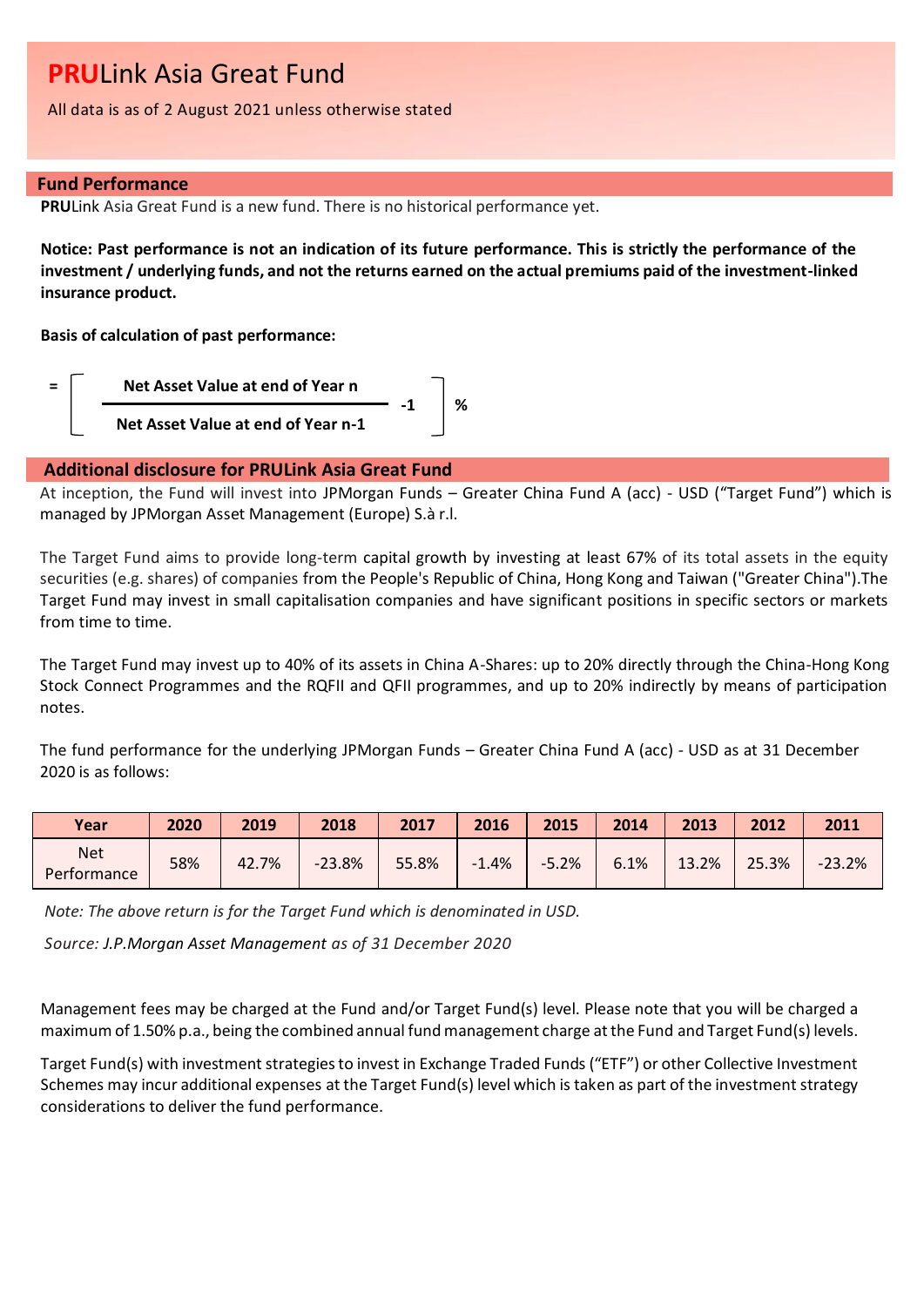All data is as of 2 August 2021 unless otherwise stated

## **Investment Risks for PRULink Asia Great Fund**

The Fund is subjected to investment risks including the possible loss of the principal amount invested. The value of the units may fall as well as rise. In addition, the Fund is subjected to specific risk including and not limiting to:

### **General Risks when Investing in the Fund**

## **Market Risk**

Market risk refers to potential losses that may arise from adverse changes in the market conditions. Market conditions are generally, affected by, amongst others, economic and political stability. If the market which the Fund invests in suffers a downturn or instability due to adverse economic or political conditions, this may adversely impact the market prices of the investments of the Fund.

## **Liquidity Risk**

Liquidity risk refers to two scenarios. The first scenario is where an investment cannot be sold due to unavailability of a buyer for that investment. The second scenario is where the investment is thinly traded. Should the investments in the Target Fund(s) be thinly traded, this may cause the Fund to dispose the investment at an unfavorable price in the market and may adversely affect investor's investment. This risk may be mitigated through stringent security selection process.

## **Inflation Risk**

This refers to the likelihood that an investor's investments do not keep pace with inflation, thus, resulting in the investor's decreasing purchasing power even though the investment in monetary terms may have increased.

#### **Interest Rate Risk**

Interest rate risk is a general risk affecting conventional funds. This is so even though conventional funds only invest in investments that are in accordance with the mandate. The reason for this is because a high level of interest rates will inevitably affect corporate profits and this will have an impact on the value of both equity and debt securities. This risk is crucial in a bond fund since a bond portfolio management depends on forecasting interest rate movements. Prices of bonds move inversely to interest rate movements therefore as interest rates rise, the prices of bond decrease and vice versa. Furthermore, bonds with longer maturity and lower profit rates are more susceptible to interest rate movements.

## **Credit / Default Risk**

Bonds are subject to credit / default risk in the event that the issuer of the instrument is faced with financial difficulties, which may decrease their credit worthiness. This in turn may lead to a default in the payment of principal and interest.

## **Risk of Non-Compliance**

This risk arises from non-compliance with laws, rules and regulations, prescribed practices and the management company's internal policies and procedures, for example, due to oversight by the management company. Such noncompliance may force the management company to sell down securities of the Fund at a loss to rectify the noncompliance and in turn may adversely affect the value of investors' investment in the Fund. To mitigate this risk, the Fund Manager has put in place internal controls to ensure its continuous compliance with laws, rules and regulations, prescribed practices and the Fund Manager's internal policies and procedures.

## **Concentration Risk**

This is the risk of a fund focusing a greater portion of its assets in a smaller selection of investments. The fall in price of a particular equity and / or fixed income investment will have a greater impact on the funds and thus greater losses. This risk may be minimized by the manager conducting even more rigorous fundamental analysis before investing in each security.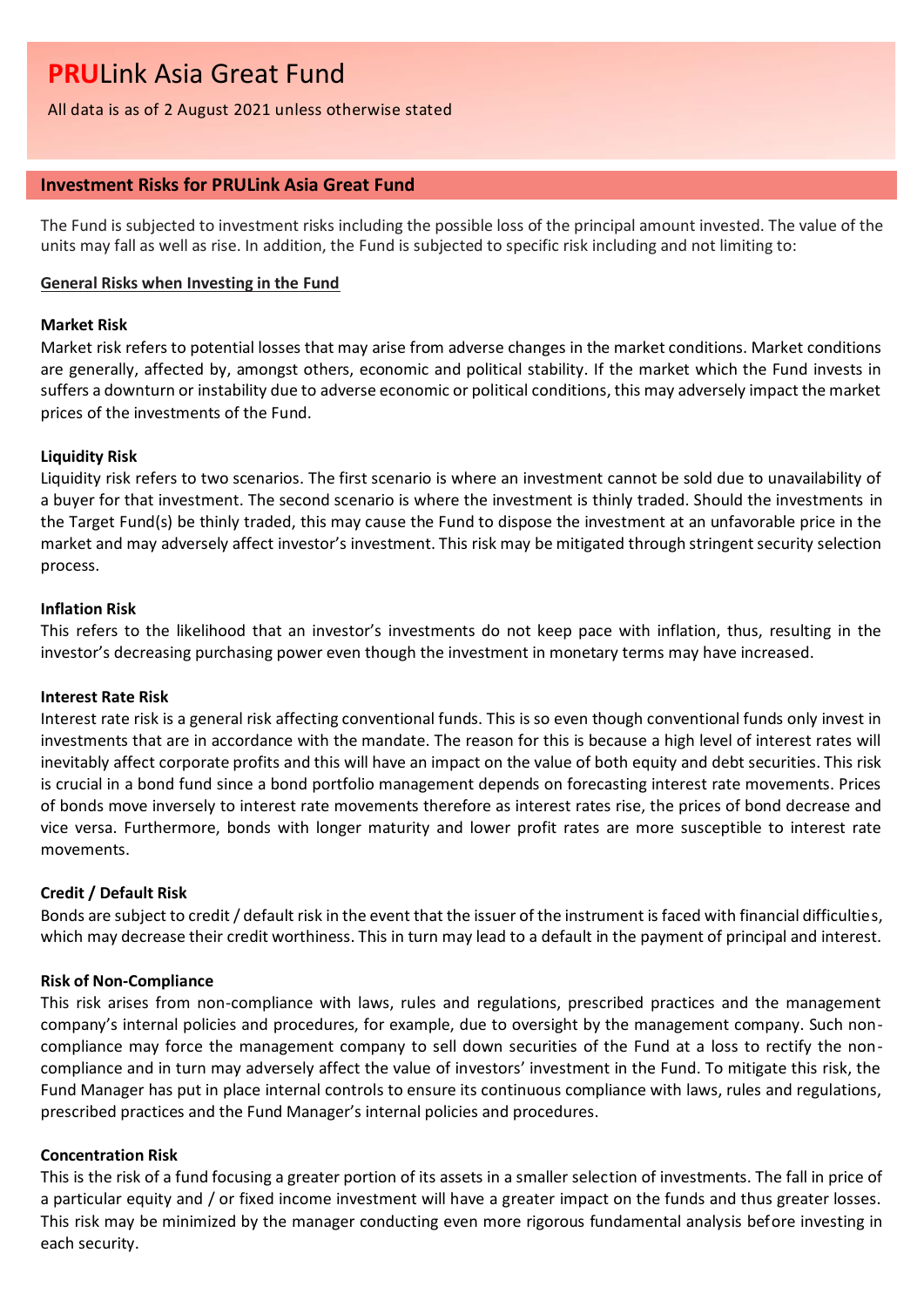All data is as of 2 August 2021 unless otherwise stated

#### **Management Company Risk**

The performance of the Fund depends on the experience, expertise and knowledge of the management company. Should there be lack of any of the above qualities by the management company, it may adversely affect the performance of the Fund.

#### **Currency Risk**

The Fund is denominated in MYR, while the Target Fund(s) may be denominated in other currencies. The performance of the Fund may be affected by movements in the exchange rate between the MYR and the Target Fund(s)'s denominated currency. Where applicable, a currency hedge or a currency hedged class of fund may be used to minimise currency risk.

#### **Derivatives Risk**

Derivatives may potentially be used to hedge against any risk that may be derived from investing in the Target Fund(s), such as, but not limited to, currency risk.

#### **Portfolio Risk**

The Fund is intended for investors who can accept the risks associated with investing primarily in the securities of the type held in the Fund. Investments in equities will be subject to the risks associated with equity and equity-related securities, including fluctuations in market prices, adverse issuer or market information and the fact that equity and equity-related interests are subordinate in the right of payment to other corporate securities, including debt securities. Likewise, investments in fixed income securities will be subjected to the risks associated with debt securities including credit and interest rate risk, and the additional risks associated with high-yield debt securities, loan participations and derivative securities. In addition, investors should be aware of the risks associated with the active management techniques that are expected to be employed by the Fund.

## **Specific Risks when Investing in the Target Fund(s) or its Sub-Fund(s) (collectively to be known as "Target Fund(s)")**

#### **Security Risk**

Adverse price movements of a particular security invested by the Target Fund(s) may adversely affect the Target Fund(s)'s net asset value. The Target Fund Manager(s) strives to mitigate the impact of a particular security risk through portfolio diversification, which will help spread the element of risk.

## **Fund Management of Target Fund(s) Risk**

While the Fund Manager will exercise due skill and care in selecting the Target Fund(s), it does not have control over the management of the Target Fund(s) and there is no guarantee that the investment objectives will be met. This may result in policyholders suffering losses in their investments in the Target Fund(s).

The Target Fund(s) may change its objectives and become inconsistent with the objective of the Fund. In such instances, the Fund Manager will replace the Target Fund(s) with another collective investment scheme which the Fund Manager considers to be more appropriate in meeting the objective of the Fund.

## **Errors in Calculation of the Net Asset Value of the Target Fund(s)'s Risk**

There is a possibility there are errors in calculation of the net asset value of the Target Fund(s). In the event such errors occur, the net asset value of the Target Fund(s) will be affected hence, the Target Fund(s) will comply with the rules set forth in the relevant regulatory provisions applicable to the Target Fund(s). Compensation, if any, paid by the Target Fund(s) (subject to the laws of the jurisdiction in which such Target Fund(s) is domiciled), will be credited to the Fund as and when compensation is received.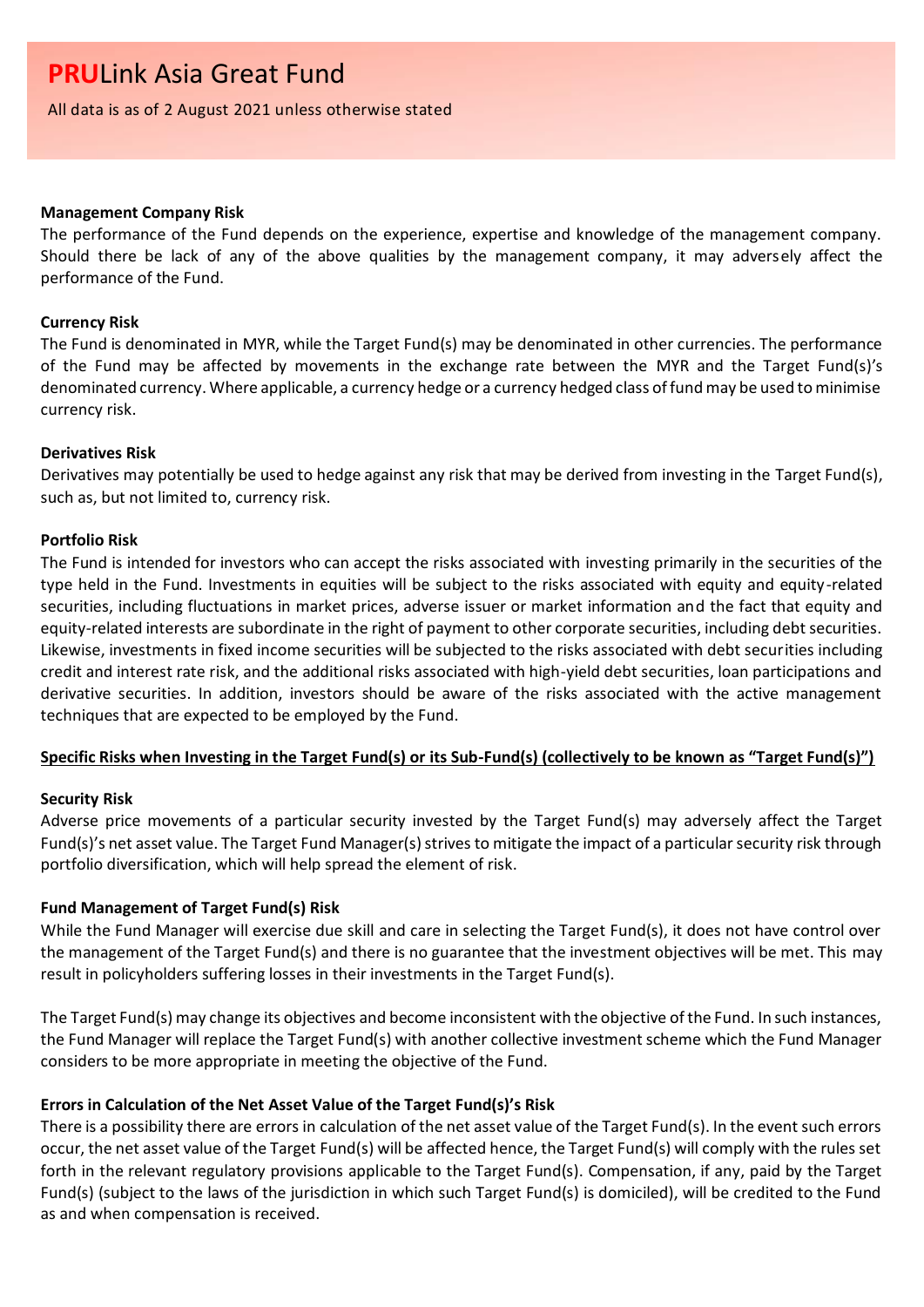#### All data is as of 2 August 2021 unless otherwise stated

In view of the foregoing, policyholders must be aware that there are circumstances where neither the Target Fund(s) nor the Fund Manager will be bound to compensate final beneficial owners.

#### **Liquidity Risk**

Liquidity risk here refers to two scenarios. The first scenario is where the allocated liquidity of the Target Fund(s) is insufficient to meet redemption needs. The second scenario is where the Target Fund(s) is thinly traded. Should the investments in the Target Fund(s) be thinly traded, this may cause the Target Fund(s) to dispose the investment at an unfavorable price in the market and may adversely affect investors' investment. This risk may be mitigated through stringent security selection process.

### **Concentration Risk**

Target Fund may invest a large portion of its assets in a limited number of securities, issuers, industries, sectors, or within a limited geographical area which likely to result in more volatility and carry a greater risk of loss than a Fund that invests more broadly. When the Target Fund is concentrated in a particular country, region, or sector, its performance will be more strongly affected by any political, economic, environmental or market conditions within that area or affecting that economic sector.

#### **Countries or Foreign Securities Risk**

This risk is associated with investments in securities listed or domiciled in countries other than the country of domicile. Any changes in the economic fundamentals, social and political stability, uncertainty or changes in countries' official currencies, currency movements and foreign investments policies in these countries may increase the volatility in asset values, liquidity and default risk which may have an impact on the prices of the securities that the Target Fund(s) invests in and consequently may affect the net asset value of the Target Fund(s). Investments in certain markets may be restricted or controlled. In some countries, direct investments in securities may be prohibited and restricted due to regulatory requirements. These limitations may increase transaction costs and adversely affect a security's liquidity and the price in connection with the security. The Target Fund Manager(s) will monitor and observe the developments in these countries where assets of the Target Fund(s) are allocated. In addition, the Target Fund Manager(s) will also employ a systematic investment process, which includes regular review, to manage and mitigate this risk.

## **Currency Risk**

The Target Fund(s)'s underlying investments may be denominated in their local currency, which may differ from the Target Fund(s)'s currency of denomination. The performance of the Target Fund(s) may be affected by movements in the exchange rate between the local currency of its underlying investments and the Target Fund(s)'s denominated currency.

## **Charges to Capital Risk**

The Target Fund(s)'s charges and expenses are taken from the capital, in whole or in part, resulting in possible constraint of capital growth.

## **Restrictions on Foreign Investment**

Some countries prohibit or impose substantial restrictions on investments by foreign entities. There may also be instances where a purchase order subsequently fails because the permissible allocation to foreign investors has been filled, depriving the Target Fund(s) of the ability to make its desired investment at the time.

### **Derivatives Risk**

The Target Fund Manager(s) may invest in derivatives which will be subject to risks. While the judicious use of derivatives by professional investment managers can be beneficial, derivatives involve risks different from, and, in some cases, greater than, the risks presented by more traditional securities investments. Some of the risks associated with derivatives are market risk, management risk, credit risk, liquidity risk and leverage risk. Investments in derivatives may require the deposit or initial margin and additional margin on short notice if the market moves against the investment positions. If no provision is made for the required margin within the prescribed time, the investment may be liquidated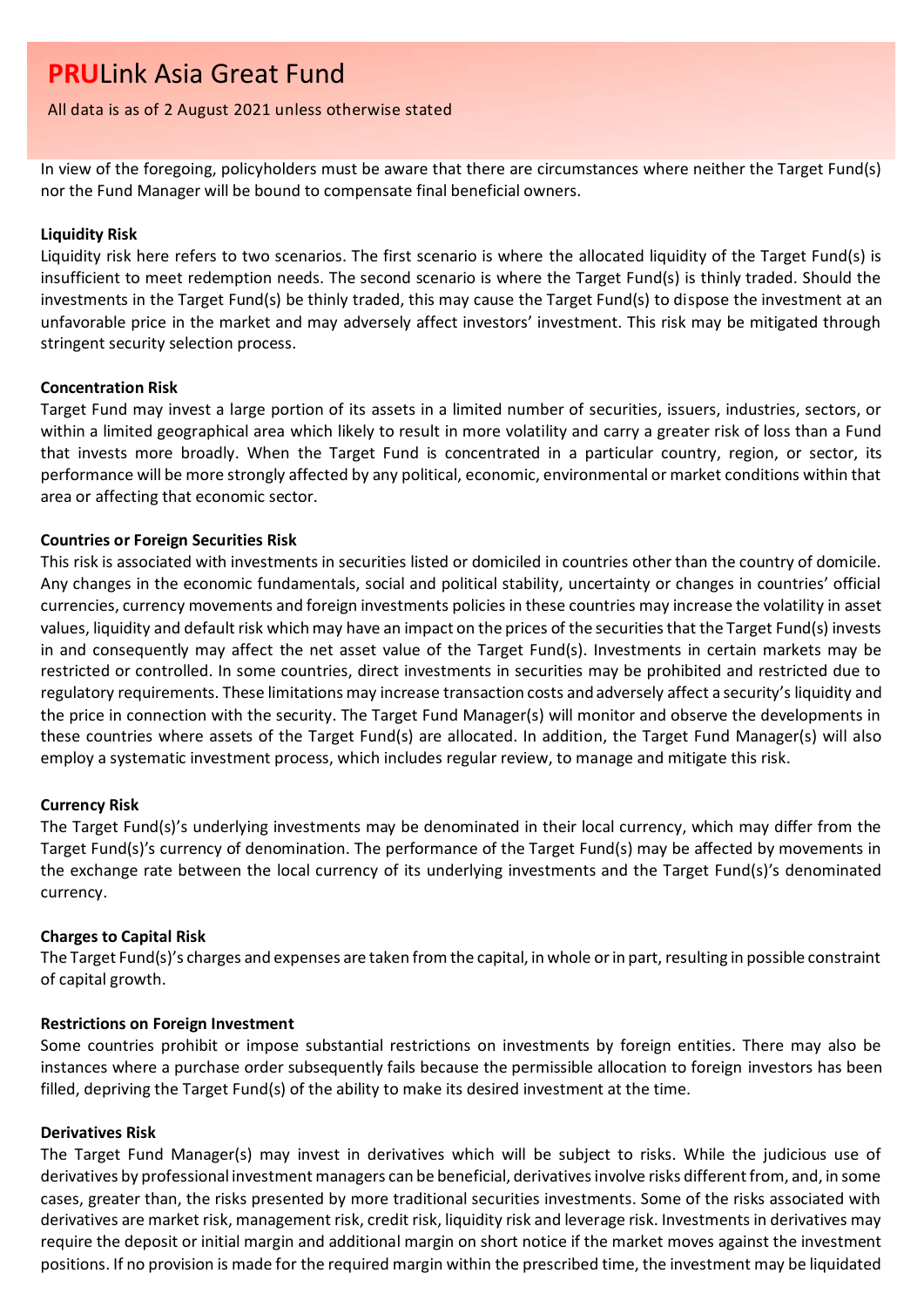All data is as of 2 August 2021 unless otherwise stated

at a loss. Therefore, it is essential that such investments in derivatives are monitored closely.

The Target Fund Manager(s) has the necessary controls for investments in derivatives and have in place systems to monitor the derivative positions for the Target Fund(s). The Target Fund Manager(s) does not intend to use derivatives transactions for speculation or leverage but may use them for efficient portfolio management and/or risk management. Currency risk is simply one of the market risks which the fund will be exposed to and can be hedged using derivatives such as FX forwards/futures. Often the underlying currency risk may be taken on as a result of buying an underlying equity or bond. If the Target Fund Manager(s) does not want to also take the currency risk associated with these underlying assets, the Target Fund(s) may use Forward Foreign Exchange contracts to hedge any currency risk derived from holdings of non-base currency positions. Essentially this use of currency forwards is to hedge currency risk in the Target Fund(s).

## **Risks Associated with Investments via Stock Connect**

The relevant rules and regulations on Stock Connect are subject to change which may have potential retrospective effect. The Stock Connect is subject to quota limitations. Where a suspension in the trading through the programme is effected, the Target Fund's ability to invest in China A Shares or access the PRC market through the programme will be adversely affected. In such event, the Target Fund's ability to achieve its investment objective could be negatively affected.

*The above should not be considered to be an exhausted list of the risks which potential policyholders should consider before investing in the Fund. Potential policyholders should be aware that an investment in the Fund may be exposed to other risks of exceptional nature from time to time.*

## **Risk Management**

#### **Forecasting Risk**

Potential risks are taken into consideration in the process of sector allocation and stock selection based on analysis on various key factors such as economic conditions, liquidity, qualitative and quantitative aspects of the securities.

#### **System Control**

Risk parameters are set internally for each fund, depending on client's risk profile. These risk parameters include limits of issuer bet, group issuer, sector rating and issue size of the securities held in the portfolio.

A front-end office system is in place to monitor portfolio risks, serving as an auto filter for any limitations or breaches.